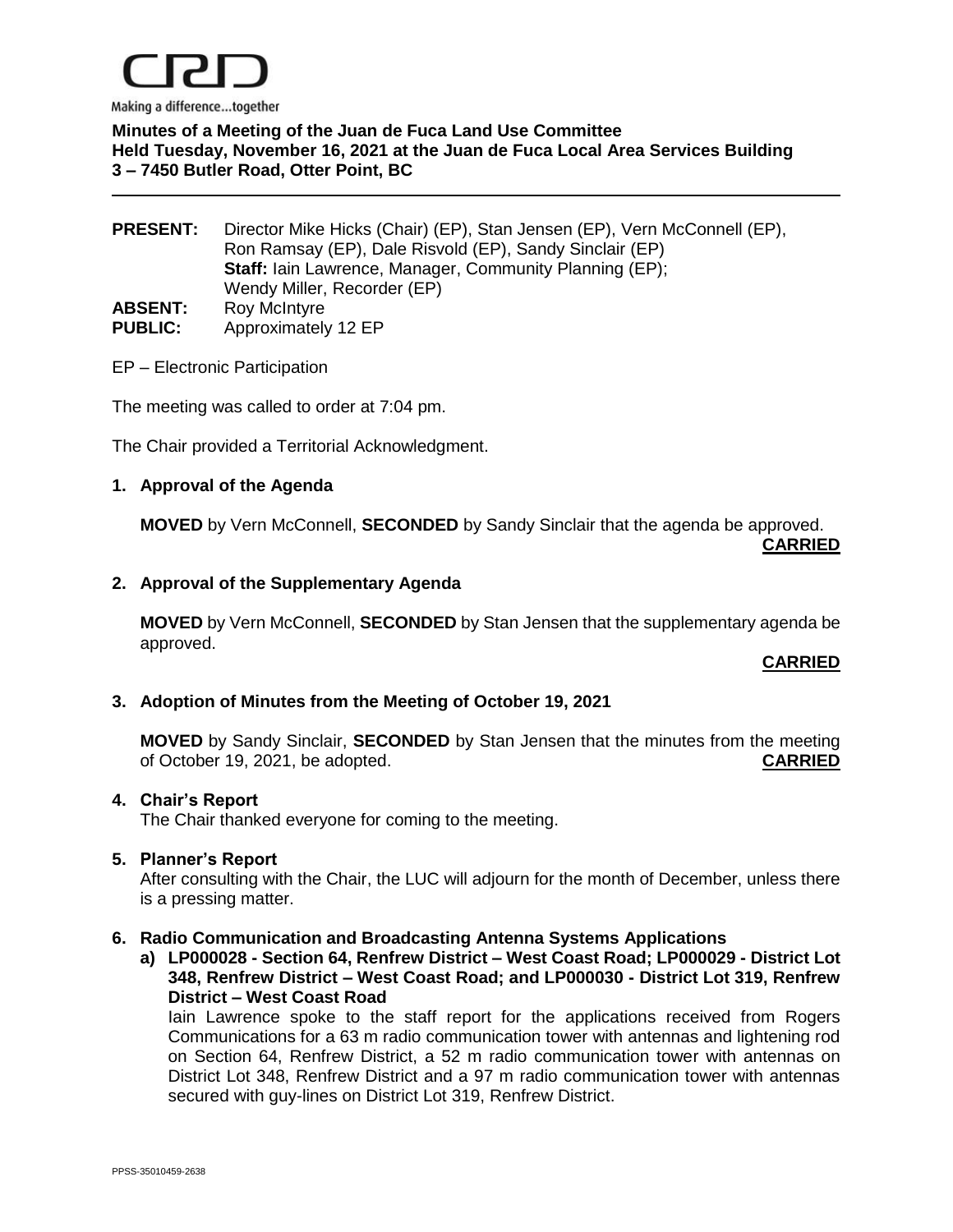Iain Lawrence highlighted the subject properties, site plans and tower plans and advised that:

- the subject properties are Crown land
- the tower location for LP000028 is located near Newmarch Creek
- the tower location for LP000029 is located near Loss Creek
- the tower location for LP000030 is located near Parkinson Creek
- the three applications being considered this evening are the final applications being submitted by Rogers as part of the current initiative to expand service between Sooke and Port Renfrew

The Chair confirmed that the application representative was present.

Brian Gregg, representative for Rogers, responded to questions from the LUC and the public advising that:

- the three subject locations are already accessible
- Rogers will enter into road use agreements with the existing road permit holders
- road gates have not been considered at this time
- installation of weather stations would require an amendment to Rogers' Crown land tenure applications
- Crest is co-locating on two of the tower locations (LP000029 and LP000030)
- there is opportunity for CREST to co-locate on the third tower in future

**MOVED** by Sandy Sinclair, **SECONDED** by Vern McConnell that the Juan de Fuca Land Use Committee recommends to the Capital Regional District Board:

- 1. That a statement of concurrence be provided to Rogers Communications for the proposed 63 m radio communication and broadcasting antenna system on Section 64, Renfrew District (LP000028);
- 2. That a statement of concurrence be provided to Rogers Communications for the proposed 52 m radio communication and broadcasting antenna system on District Lot 348, Renfrew District (LP000029); and
- 3. That a statement of concurrence be provided to Rogers Communications for the proposed 97 m radio communication and broadcasting antenna system on District Lot 319, Renfrew District (LP000030).

# **CARRIED**

# **7. Zoning Amendment Application**

# **a) RZ000272 - Section 42, Otter District, (Clark Road & Aythree Way)**

Iain Lawrence spoke to the staff report for the application to rezone a portion of the subject property to permit two dwelling units, agriculture, and an equestrian riding facility with an ancillary campground.

Iain Lawrence highlighted the subject property and advised that the property is also subject to an 8-lot subdivision application (SU000704) and development permit (DP000291). It was further advised that the LUC directed referral of the proposal to agencies and to the Otter Point Advisory Planning Commission (APC) at its meeting of June 15, 2021.

Iain Lawrence outlined the referral comments as included in the staff report. Further to comments received by the APC, Iain Lawrence reported that proposed Bylaw No. 4422 has been revised to more clearly regulate the equestrian and campground uses and densities.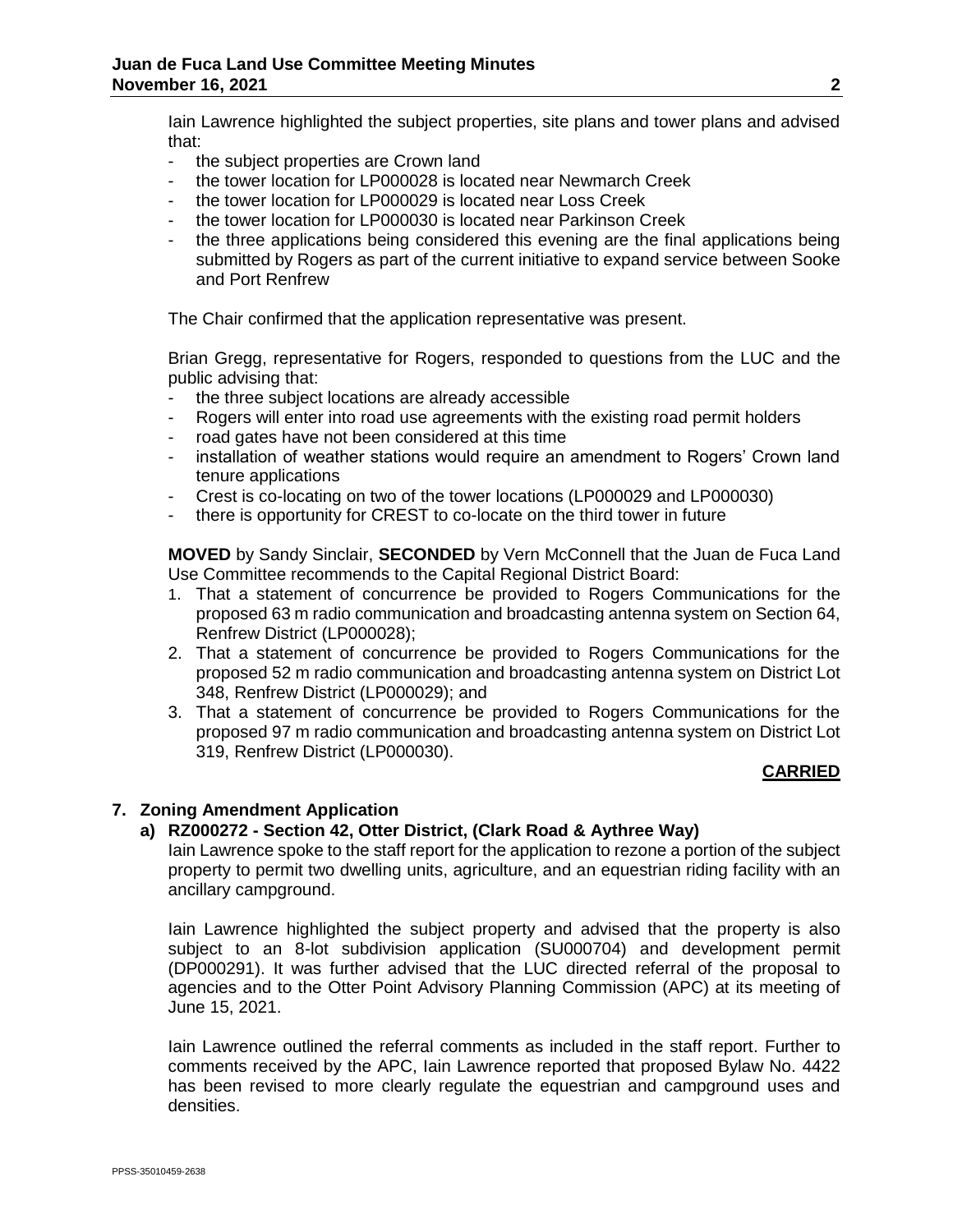Iain Lawrence directed attention to revised Bylaw No. 4422 as circulated with the supplementary agenda.

The Chair confirmed that the applicant was present.

Dale Risvold entered the meeting at 7:26 pm.

The applicant and application representatives responded to questions from the LUC advising that:

- restoration of the previously disturbed wetlands is required by the Province and will be addressed as part of the subdivision application and development permit
- the soil deposit application (SP000092) for the subject property is now closed
- the deposited soil will be used to top dress road sides and individual lots
- the two cisterns that are on site will be used for rain water capture
- that dwelling that is currently under construction has been designed for rain water capture
- a maximum of six horses will be on site at any time
- the three resident horses will be used for equine therapy
- manure will be composted on site using a three-bay aeration system

The Chair directed attention to the submissions included in the supplementary agenda which include concern regarding the proposal's camping component.

The LUC questioned if the applicant would consider decreasing camping spaces from five (one camping space per 2 ha) to three (one camping space per 3 ha).

The applicant stated support for decreasing camping spaces to three.

Heather Phillips, Otter Point:

- supports proposed Bylaw No. 4422 defining equestrian riding facility as the facility is not a permitted agriculture or farm use
- the subject property is a rural property
- properties adjacent to the subject property on Amanda Place are permitted full farm operations
- the agriculture scale proposed by Bylaw No. 4422 is in keeping with a hobby farm
- new roads in the Clark Road subdivision are better than most roads
- barrier to success will be water availability
- supports the scale proposed by Bylaw No. 4422

Sheila Hubbard, Otter Point:

- animals have been moved onto the subject property although the keeping of animals is not currently permitted
- questioned if the proposal will be proceeding when people have expressed opposition to the proposal

The Chair commented that bylaw enforcement regarding the keeping of animals on this property would not be pursued further at this time.

The Chair confirmed that the public will be able to make further comment regarding this application, should the LUC and the CRD Board support the bylaw proceeding to public hearing.